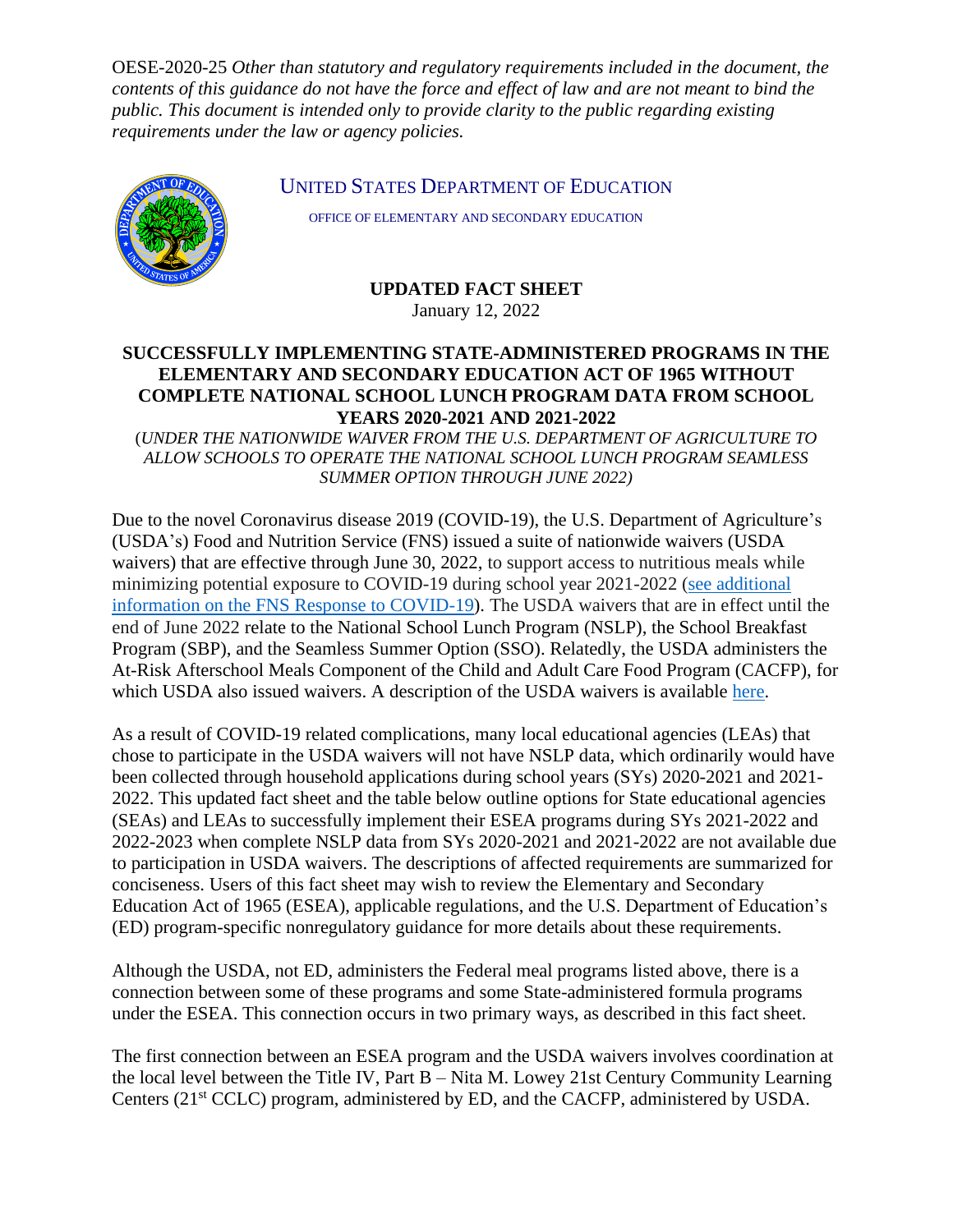Specifically, CACFP provides afterschool meals to children and youth who participate in the  $21<sup>st</sup>$ CCLC program. This has raised a question as to whether the At-Risk Afterschool Meals Component of CACFP, which operates during the regular school year, may operate simultaneously with the SSO during the implementation of the USDA waivers.

Under waivers issued by USDA for school year 2021-2022, the At-Risk Afterschool Meals Component of CACFP may operate simultaneously with the SSO during the regular school year. See USDA's full response to this question, $<sup>1</sup>$  which is available [here.](https://fns-prod.azureedge.net/sites/default/files/resource-files/SP16_CACFP14-2021os.pdf)</sup>

The second connection between the USDA waivers and the ESEA is that SEAs and LEAs often choose to use NSLP data to carry out certain activities under the following ESEA programs:

- ➢ Title I, Part A Improving Basic Programs Operated by [LEAs] (Title I);
- $\triangleright$  Title II, Part A Supporting Effective Instruction (Title II); and
- ➢ Title V, Part B Rural and Low-Income School Program (RLIS).

| <b>ESEA</b> program | <b>Activity</b>   | <b>Description of activity</b> | <b>Statutory or regulatory provision</b> |
|---------------------|-------------------|--------------------------------|------------------------------------------|
| Title I             | Eligibility       | Option for an SEA to use       | ESEA sections $1124(c)(1)-(2)$ ,         |
|                     | determinations    | NSLP data to derive the        | $1124A(a)(1), 1125(a)(1),$ and           |
|                     | and allocations   | equivalent of Census           | 1125A(c); 34 C.F.R. § 200.72             |
|                     | under each        | poverty data for a special     |                                          |
|                     | Title I formula   | <b>LEA</b>                     |                                          |
|                     | for a "special"   |                                |                                          |
|                     | $LEA"$ (i.e., an  |                                |                                          |
|                     | LEA for which     |                                |                                          |
|                     | Census poverty    |                                |                                          |
|                     | estimates are not |                                |                                          |
|                     | available)        |                                |                                          |
| Title I             | Within-State      | Ten SEAs have approval         | ESEA sections $1124(a)(2)(B)$ ,          |
|                     | allocations for   | from ED to use NSLP data       | $1124A(a)(4)$ , $1125(d)$ ;              |
|                     | LEAs with a       | to re-determine small          | 34 C.F.R. § 200.74                       |
|                     | total population  | LEAs' eligibility under        |                                          |
|                     | below 20,000      | each Title I formula and       |                                          |
|                     | (small LEAs) in   | redistribute ED-determined     |                                          |
|                     | ten States        | Title I allocations to small   |                                          |
|                     |                   | LEAs                           |                                          |

## Table: How ESEA Programs Use NSLP Data (as applicable)

<sup>&</sup>lt;sup>1</sup> According to USDA, "CACFP At-Risk, which operates during the regular school year, may operate simultaneously with the SSO during implementation of Child Nutrition. Response #85, Nationwide Waiver to Allow the Seamless Summer Option through School Year 2021-2022, [https://www.fns.usda.gov/cn/child-nutrition](https://www.fns.usda.gov/cn/child-nutrition-response-85)[response-85.](https://www.fns.usda.gov/cn/child-nutrition-response-85) "However, under no circumstance may children receive more than the number of reimbursable meals allowed in each Program for which they are eligible." See Question #24: SP 16-2021, CACFP 14-2021: Previously Issued Questions and Answers Relating to Operation of the Child Nutrition Programs: Updated for School Year 2021-2022[, https://www.fns.usda.gov/cn/operation-child-nutrition-programs-2021-2022.](https://www.fns.usda.gov/cn/operation-child-nutrition-programs-2021-2022)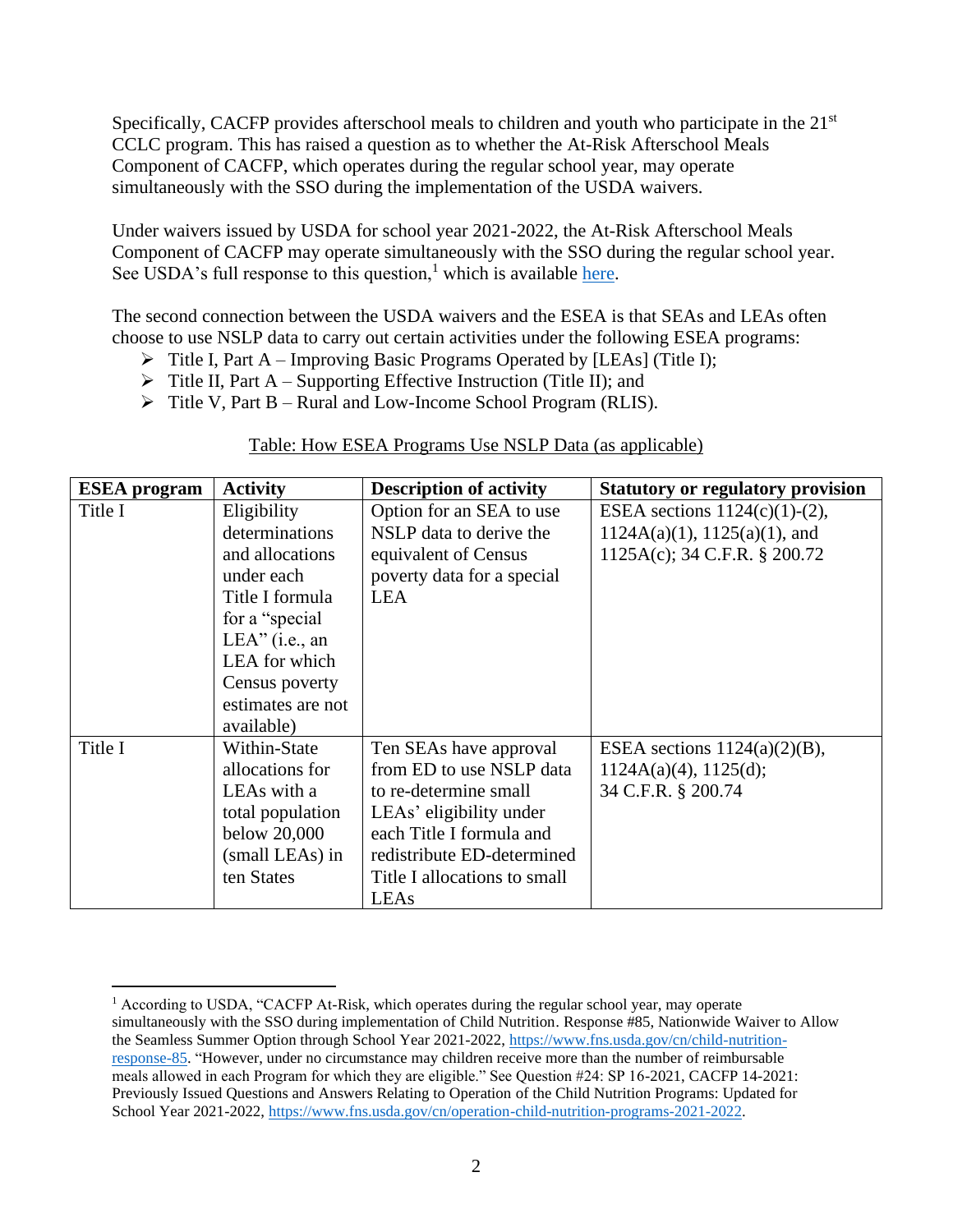| <b>ESEA</b> program | <b>Activity</b>    | <b>Description of activity</b> | <b>Statutory or regulatory provision</b> |
|---------------------|--------------------|--------------------------------|------------------------------------------|
| Title I             | Within-LEA         | Option for an LEA to use       | ESEA section $1113(a)(5)(a)$ ;           |
|                     | allocations for an | NSLP data to rank schools      | 34 C.F.R. § 200.78                       |
|                     | LEA with an        | according to their             |                                          |
|                     | enrollment of at   | percentage of public school    |                                          |
|                     | least $1,000$      | students from low-income       |                                          |
|                     |                    | families                       |                                          |
| Title I             | Equitable          | Option for an LEA, in          | ESEA section $1117(c)(1)$ ;              |
|                     | services for       | consultation with              | 34 C.F.R. § 200.64(a)(3)(i)              |
|                     | private school     | appropriate private school     |                                          |
|                     | students           | officials, to use NSLP data    |                                          |
|                     |                    | to determine the number of     |                                          |
|                     |                    | private school children        |                                          |
|                     |                    | from low-income families       |                                          |
| Title I             | Reporting and      | Option for an SEA to use       | ESEA section $1111(b)(2)(B)(xi)$ ,       |
|                     | accountability to  | NSLP data to identify          | $(c)$ , and $(h)$                        |
|                     | improve student    | economically                   |                                          |
|                     | academic           | disadvantaged students for     |                                          |
|                     | achievement and    | purposes of disaggregating     |                                          |
|                     | school success     | by subgroup for reporting,     |                                          |
|                     |                    | including on student           |                                          |
|                     |                    | achievement, and for its       |                                          |
|                     |                    | statewide accountability       |                                          |
|                     |                    | and improvement system         |                                          |
| Title II            | Allocations for a  | Option for an SEA to use       | ESEA section $2102(a)(2)(B)$             |
|                     | special LEA        | NSLP data to derive the        |                                          |
|                     |                    | equivalent of Census           |                                          |
|                     |                    | poverty data for a special     |                                          |
|                     |                    | <b>LEA</b>                     |                                          |
| <b>RLIS</b>         | Eligibility        | Option for an SEA to use       | ESEA section $5221(b)(1)$                |
|                     | determinations     | alternative poverty data to    |                                          |
|                     | for a special      | derive the equivalent of       |                                          |
|                     | <b>LEA</b>         | Census poverty data for a      |                                          |
|                     |                    | special LEA                    |                                          |

Similar to the previous version of this document, in the following pages ED outlines flexibilities for SEAs and LEAs to use the best available NSLP data for implementing the ESEA programs listed above in SYs 2021-2022 and 2022-2023. As the best available data may come from different school years (e.g., SY 2020-2021 or SY 2019-2020) depending on specific circumstances in a State or LEA, an SEA and LEA (as applicable) may determine which year of data or combination of years represent the best available data. This may result in using the same NSLP data several years in a row. Although using the same NSLP data from an LEA for multiple years to carry out ESEA programs may represent a change for some LEAs, this was already the practice for other LEAs prior to the USDA waivers due to how certain components of the NSLP operate. For example, NSLP data accessed through the direct certification process to carry out the NSLP's Community Eligibility Provision (CEP) may be used by an LEA for up to four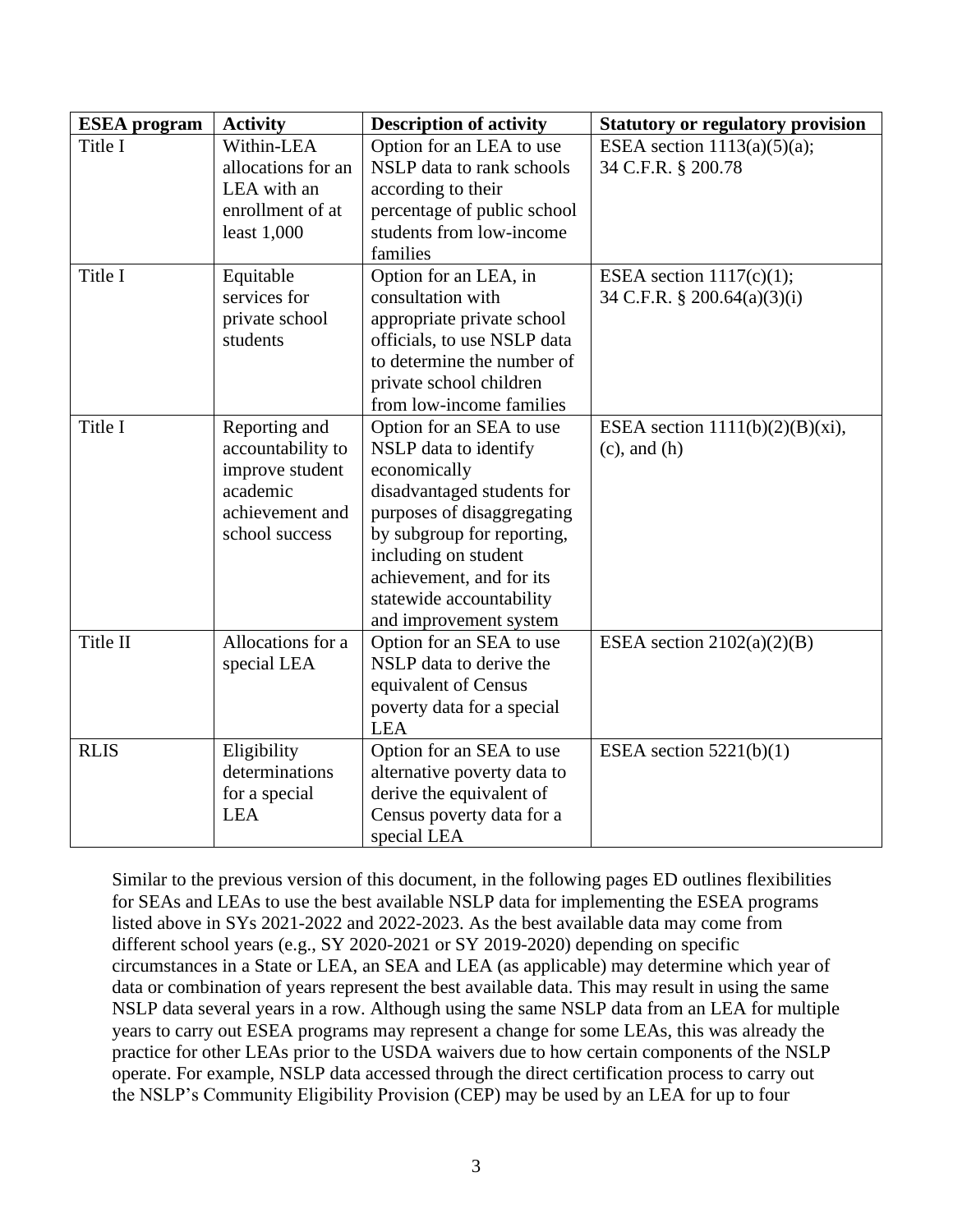consecutive school years. Similarly, other NSLP provisions such as Provision 2 and 3 also may result in the use of the same NSLP data over several school years because the LEA does not have to collect household applications every school year.

# Special LEAs: Title I Eligibility and Allocations, Title II Allocations, and RLIS Eligibility **Determinations**

Under the ESEA, an LEA's eligibility and allocations under each Title I formula and its allocations for Title II can be determined, in part, based on Census LEA poverty estimates. The ESEA also requires that an LEA's eligibility for RLIS be determined based on Census LEA poverty estimates. Census LEA poverty estimates, however, are not available for special LEAs, such as charter school LEAs and regional LEAs providing career and technical education, that do not serve a specific geographical area. Thus, an SEA must derive a Census poverty count for each special LEA. To derive a special LEA's Census poverty estimate, an SEA needs alternative poverty data that are available for the special LEA and for LEAs in the State for which Census data are available. In many cases, NSLP data may be the most commonly available alternative poverty data for this purpose.

To the extent that NSLP data from SY 2020-2021 or SY 2021-2022 are not available, to derive a Census poverty count for a special LEA for RLIS eligibility determinations, options available to an SEA include using:

- ➢ Poverty data other than NSLP data (e.g., Medicaid counts or other poverty data available to an SEA for State purposes);
- ➢ The best available NSLP data, which may be from SY 2019-2020;
- ➢ NSLP data from SY 2020-2021 or SY 2021-2022 that may be accessible (e.g., counts of children identified through direct certification);
- ➢ A combination of the best available NSLP data from SYs 2019-2020, 2020-2021, and 2021-2022; or
- ➢ Data from a poverty survey conducted by the SEA or LEA that replicate NSLP or other poverty data.

# Title I Allocations for Small LEAs

An SEA may combine the Title I allocations from the four Title I formulas for small LEAs and use alternative poverty data approved by ED to: (1) redetermine each small LEA's eligibility; and (2) redistribute funds among the eligible small LEAs based on the alternative data. Of the SEAs that have ED's approval to use alternative data for small LEAs, most use NSLP data as one of their alternative poverty data sources.

To the extent that NSLP data from SY 2020-2021 or SY 2021-2022 are not available, options available to an SEA with ED's approval to use NSLP data for allocations to small LEAs include using:

- ➢ The best available NSLP data, which may be from SY 2019-2020;
- $\triangleright$  NSLP data from SY 2020-2021 or SY 2021-2022 that may be accessible (e.g., counts of children identified through direct certification);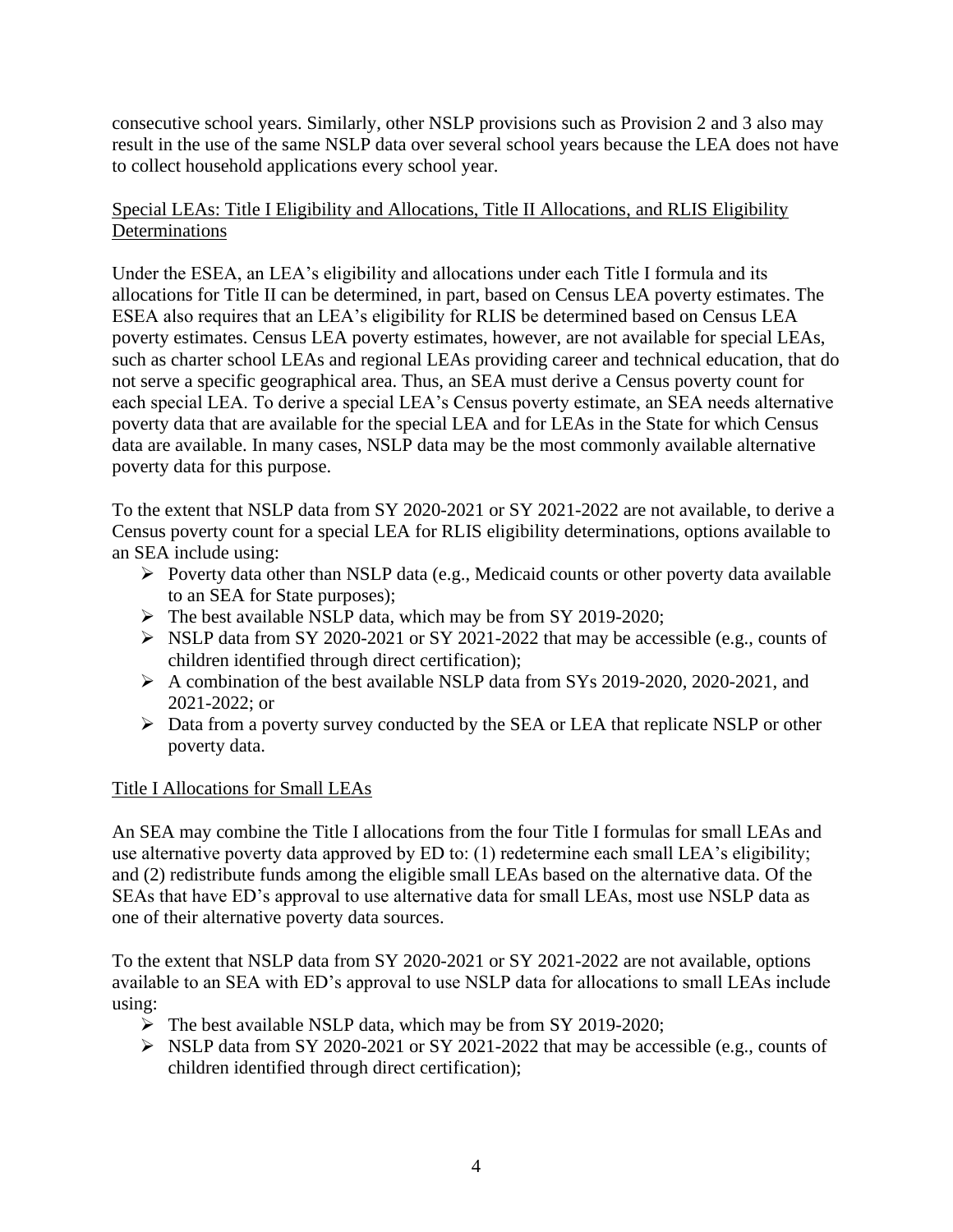- $\triangleright$  A combination of the best available NSLP data from SYs 2019-2020, 2020-2021, and  $2021 - 2022$ ; or
- ➢ Data from a poverty survey conducted by the SEA or LEA that replicate NSLP or other poverty data.

There are two additional options for an SEA to use, with ED's approval, NSLP data for allocations to small LEAs. First, the SEA may choose to not redetermine small LEAs' eligibility under each Title I formula and redistribute ED-determined Title I allocations to small LEAs and instead use the ED-determined Title I allocations for all of its LEAs, which are based in large part on Census poverty data. A second option is for the SEA to request ED's approval to use a poverty measure other than NSLP data for which the SEA has more recent data (e.g., data from a State poverty measure).

# Within-LEA Title I Allocations

The ESEA requires an LEA to rank all of its schools according to each school's percentage of public school students from low-income families in order to:

- ➢ Identify eligible school attendance areas and schools;
- ➢ Rank areas and schools; and
- $\triangleright$  Determine the allocation for each area and school.

To determine the number of public school students from low-income families, the ESEA provides an LEA with the option of using the number of children:

- ➢ Eligible for free or reduced-price lunch (FRPL) under the NSLP;
- ➢ In families receiving assistance under the State program funded under Title IV, Part A of the *Social Security Act* (Temporary Assistance for Needy Families (TANF));
- ➢ Eligible to receive medical assistance under the Medicaid program; or
- $\triangleright$  Counted by the LEA using a composite of any of the above measures.

The ESEA also permits an LEA to use poverty data from schools that feed into secondary schools to determine the number of students from low-income families in those schools.

To the extent that NSLP data from SY 2020-2021 and SY 2021-2022 are not available, options available to an LEA for its within-LEA allocations in SY 2021-2022 and SY 2022-2023 include using:

- $\triangleright$  Medicaid or TANF data or a composite of data from these two sources from SY 2020-2021 for SY 2021-2022 within-LEA allocations or from SY 2021-2022 for SY 2022- 2023 within-LEA allocations;
- ➢ The best available NSLP data, which may be from SY 2019-2020;
- ➢ NSLP data from SY 2020-2021 or SY 2021-2022 that may be accessible (e.g., counts of children identified through direct certification, which may be adjusted by 1.6 for within-LEA allocations to account for the lack of household applications<sup>2</sup>);
- $\triangleright$  A combination of the best available NSLP data from SYs 2019-2020, 2020-2021, and 2021-2022;

<sup>&</sup>lt;sup>2</sup> For more information on adjusting by 1.6, see the "Within-District Allocations" section in the following ED nonregulatory guidance on Title I and CEP[: https://www2.ed.gov/programs/titleiparta/15-0011.doc.](https://www2.ed.gov/programs/titleiparta/15-0011.doc)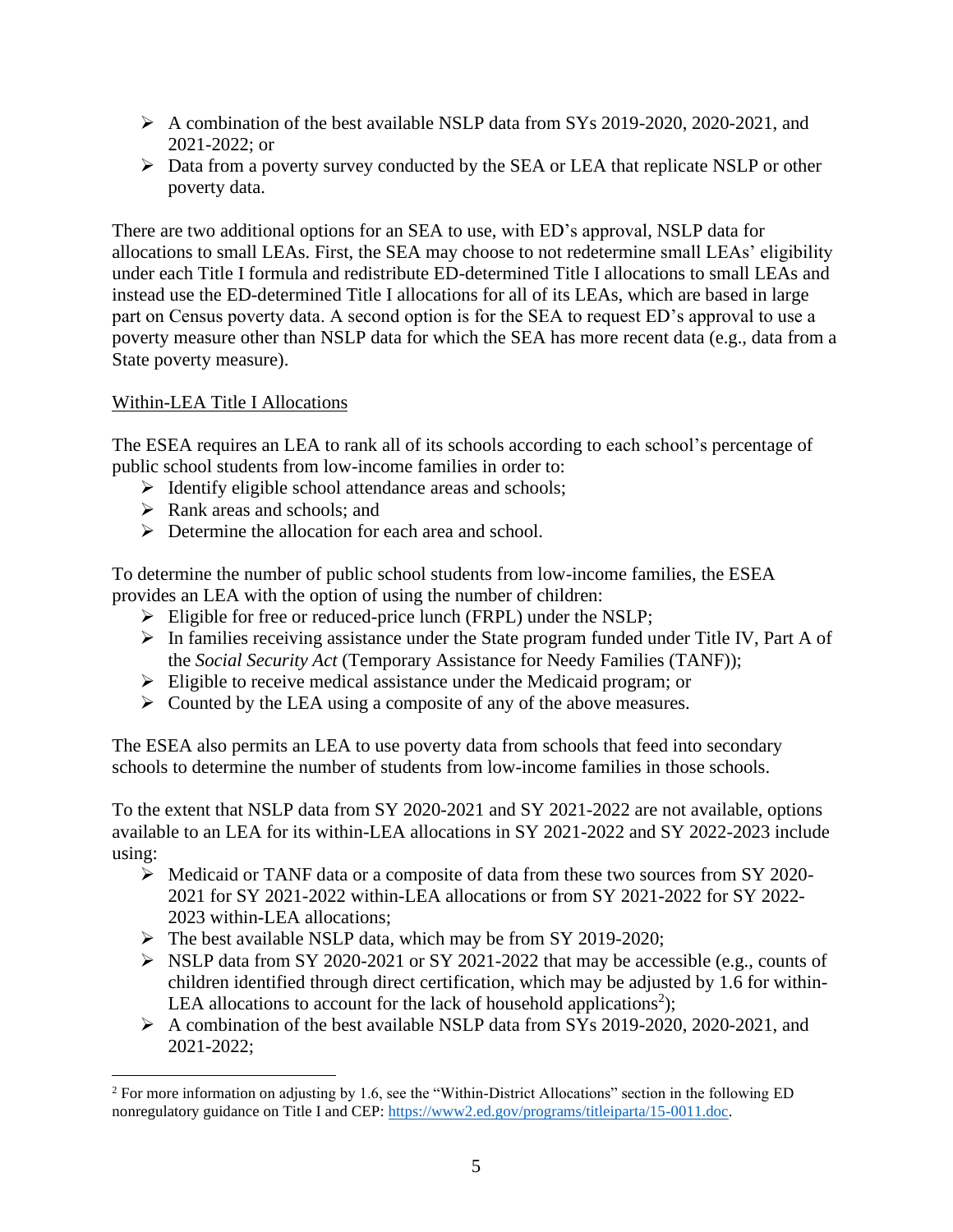- $\triangleright$  A composite of the NSLP, Medicaid, and TANF data listed in the previous bullets; or
- ➢ Data from a poverty survey conducted by the SEA or LEA that replicate NSLP, Medicaid, or TANF data.

#### Title I Equitable Services for Private School Students

In order for an LEA to determine the amount of its Title I allocation that it must use to provide equitable services to eligible children in participating private schools (proportional share), the LEA must determine the number of children from low-income families who attend a private school and reside in a participating Title I public school attendance area. Under ESEA section  $1117(c)(1)$  and 34 C.F.R. § 200.64(a)(3)(i), an LEA, in consultation with appropriate private school officials, may choose from the following measures to make this determination:

- ➢ The same measure of poverty used to count public school children;
- ➢ Comparable poverty data from a survey and allowing such survey results to be extrapolated if complete actual data are unavailable;
- ➢ Comparable poverty data from a different source;
- $\triangleright$  The application of the low-income percentage of each participating public school attendance area to the number of private school children who reside in that school attendance area; or
- $\triangleright$  An equated measure of low income correlated with the measure of low income used to count public school children.

It is possible that under any of the above measures an LEA will determine private school lowincome counts by reference to NSLP data from public school students and, in some cases, using such data from private school students themselves. For example, if an LEA uses FRPL data to determine the number of public school children from low-income families and FRPL data are also available for private school students, after consultation with appropriate private school officials, the LEA may decide to use NSLP data from private school students under the first measure listed above (the same measure used to count public school students).

In addition, the ESEA permits an LEA to decide, in consultation with appropriate private school officials, whether to determine the number of children from low-income families who attend private schools each year or every two years. (See ESEA section  $1117(a)(4)(D)$ .) Thus, for an LEA that used NSLP data from SY 2019-2020 to make this determination for SY 2020-2021 and SY 2021-2022, the potential lack of NSLP data from SY 2020-2021 will not affect the proportional share determination for SY 2021-2022 because the LEA had not planned to use data from SY 2020-2021. For SY 2022-2023, such an LEA, in consultation with appropriate private school officials and consistent with the measures described above, must redetermine the number of children from low-income families who attend private schools, rather than using NSLP data from SY 2019-2020 for a third consecutive year because, as noted above, ESEA section 1117(a)(4)(D) requires an LEA to determine the number of children from low-income families who attend private schools every year or every two years.

An LEA may also have planned to use NSLP data from SY 2020-2021 to determine the proportional share for SY 2021-2022 or SY 2022-2023. To the extent that NSLP data from